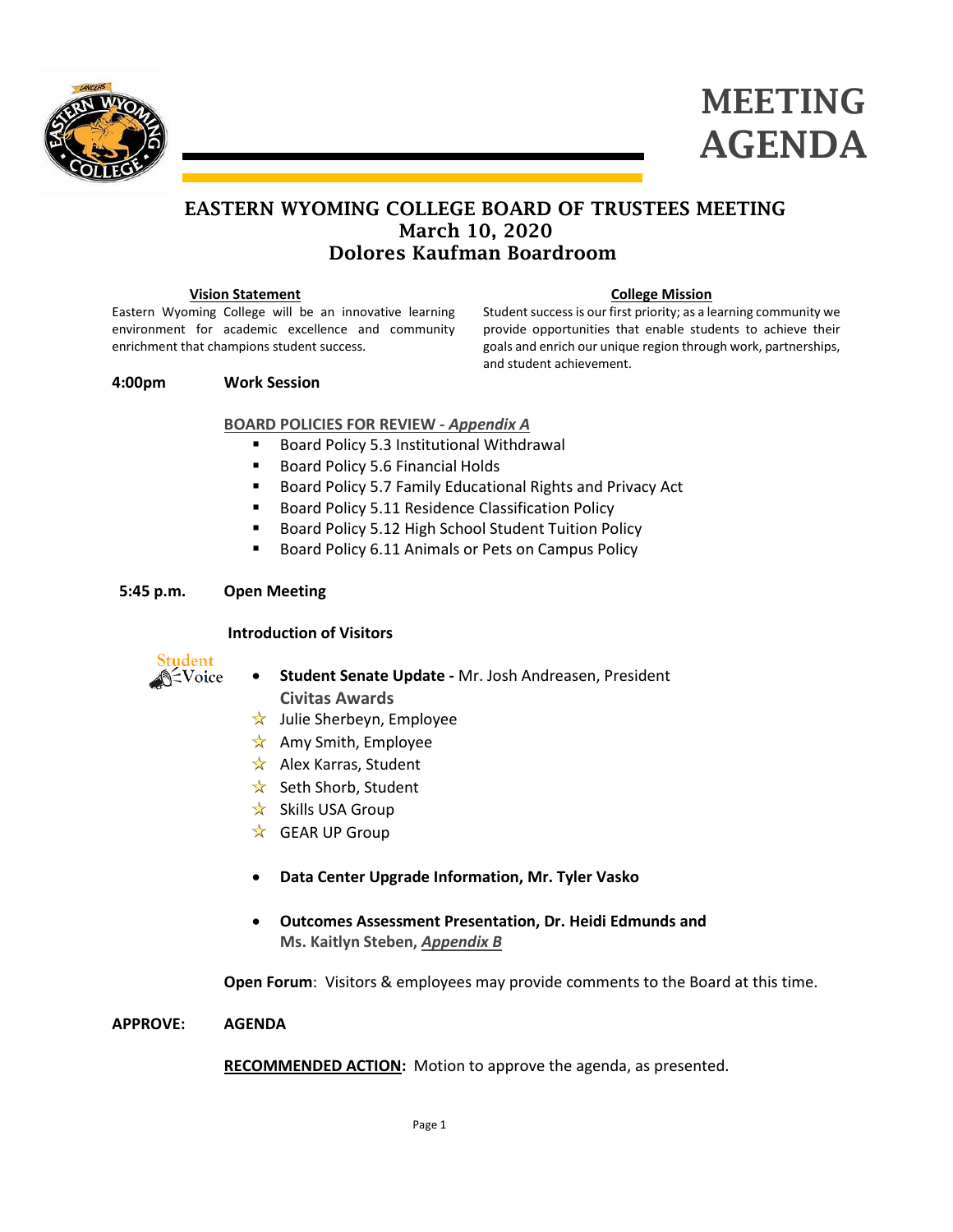# **PRESIDENT'S UPDATE -** *Appendix C*

### **CONSENT AGENDA -** *Appendix D*

Trustees, please contact Dr. Travers with any questions prior to the board meeting**.**

• **Approve Minutes -** *Appendix D* for the minutes from the February 11, 2020 board meeting.

#### **ACTION ITEMS**

**APPROVE: FINANCIAL REPORT -** *Appendix E* - *Mr. Kwin Wilkes, VP for Administrative Services*

**RECOMMENDED ACTION:** Motion to approve the financial report, as presented.

**APPROVE:** Updates and Changes to the Fall 2020 and Spring 2021 Academic Calendar - *Appendix F Dr. Heidi Edmunds*

> **RECOMMENDED ACTION**: Motion to approve the updates and changes to the Fall 2020 and Spring 2021 Academic Calendar as presented.

#### **FINAL READING BOARD POLICIES -** *Appendix G*

**APPROVE:** Final Reading revisions to Board Policy 4.0 Faculty Rights and Responsibilities

**RECOMMENDED ACTION:** Motion to approve on final reading revisions to Board Policy 4.0 Faculty Rights and Responsibilities as presented.

**APPROVE:** Final Reading revisions to Board Policy 4.1 Education Design (changed to Academic Program Compliance.

> **RECOMMENDED ACTION:** Motion to approve on final reading revisions to Board Policy 4.1 Educational Design (changed to Academic Program Compliance).

**APPROVE:** Final Reading revisions to Board Policy 4.2 Instructional Support (changed to Academic Support)

> **RECOMMENDED ACTION:** Motion to approve the final reading revision to Board Board Policy 4.2 Instructional Support (changed to Academic Support), as presented.

#### **INFORMATION ITEMS**

- 1. College Relations Update *Appendix H -* Ms. Tami Afdahl, Director of College Relations
- 2. Douglas Campus Update *Appendix I -* Dr. Margaret Farley, VP for Douglas Campus
- 3. Staff Alliance Update *Appendix J -* Ms. JoEllen Keigley
- 4. Faculty Senate Update *Appendix K -* Dr. Colleen Mitchell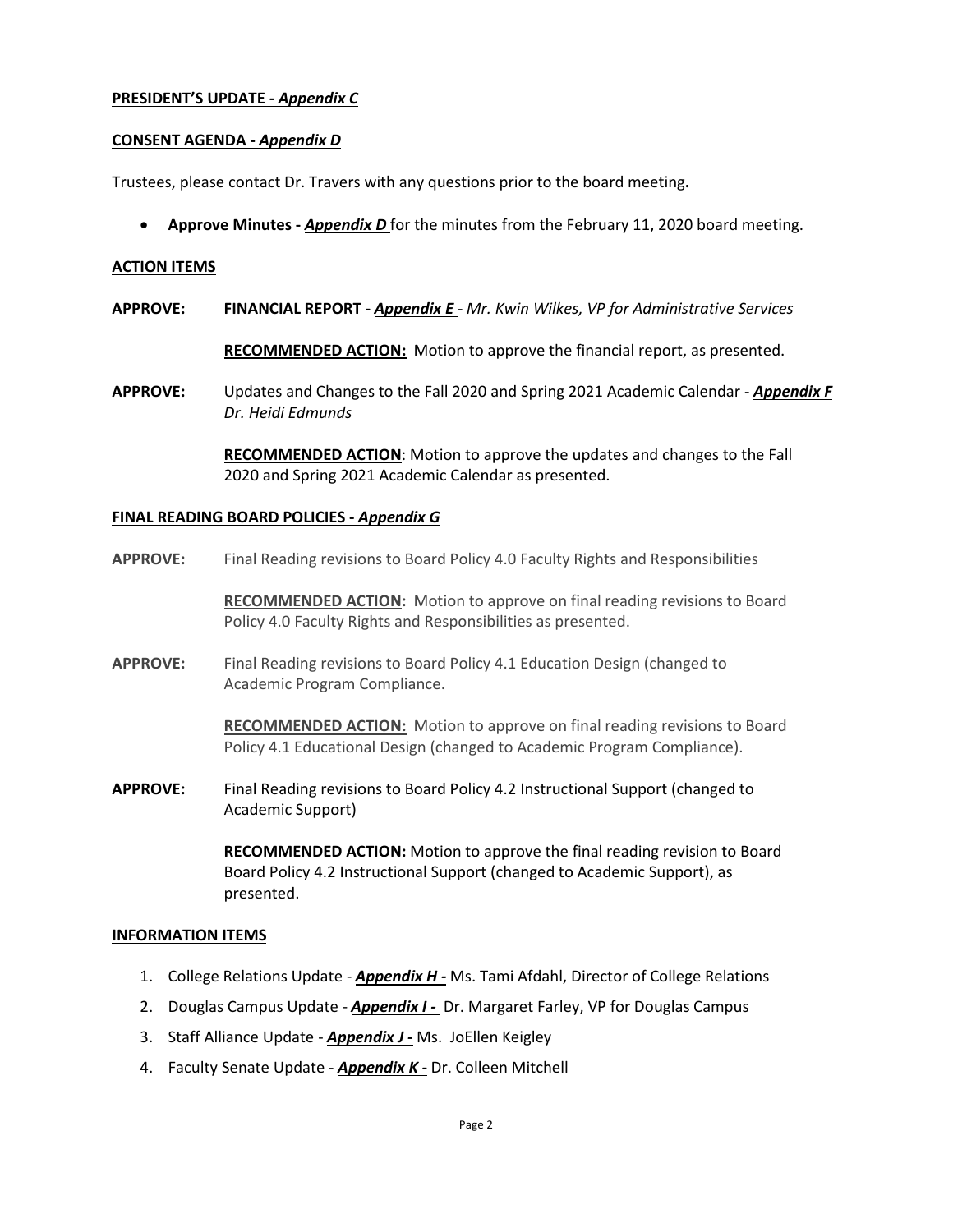- 5. Institutional Development Update *Appendix L -* Mr. John Hansen, Director of Institutional Development
- 6. Human Resources Update *Appendix M -* Ms. Holly Lara, Director of Human Resources
- 7. Academic Services Update *Appendix N -* Dr. Heidi Edmunds, VP for Academic Services
- 8. Student Services Update *Appendix O -* Mr. Roger Humphrey, VP for Student Services
- 9. Construction Projects and Major Maintenance Update *Appendix P -* Mr. Keith Jarvis, Director of Physical Plant

# **TRUSTEE TOPICS:**

# **EXECUTIVE SESSION - PERSONNEL:**

**RECOMMENDED ACTION**: Motion to approve adjourning to executive session.

**Adjournment**.